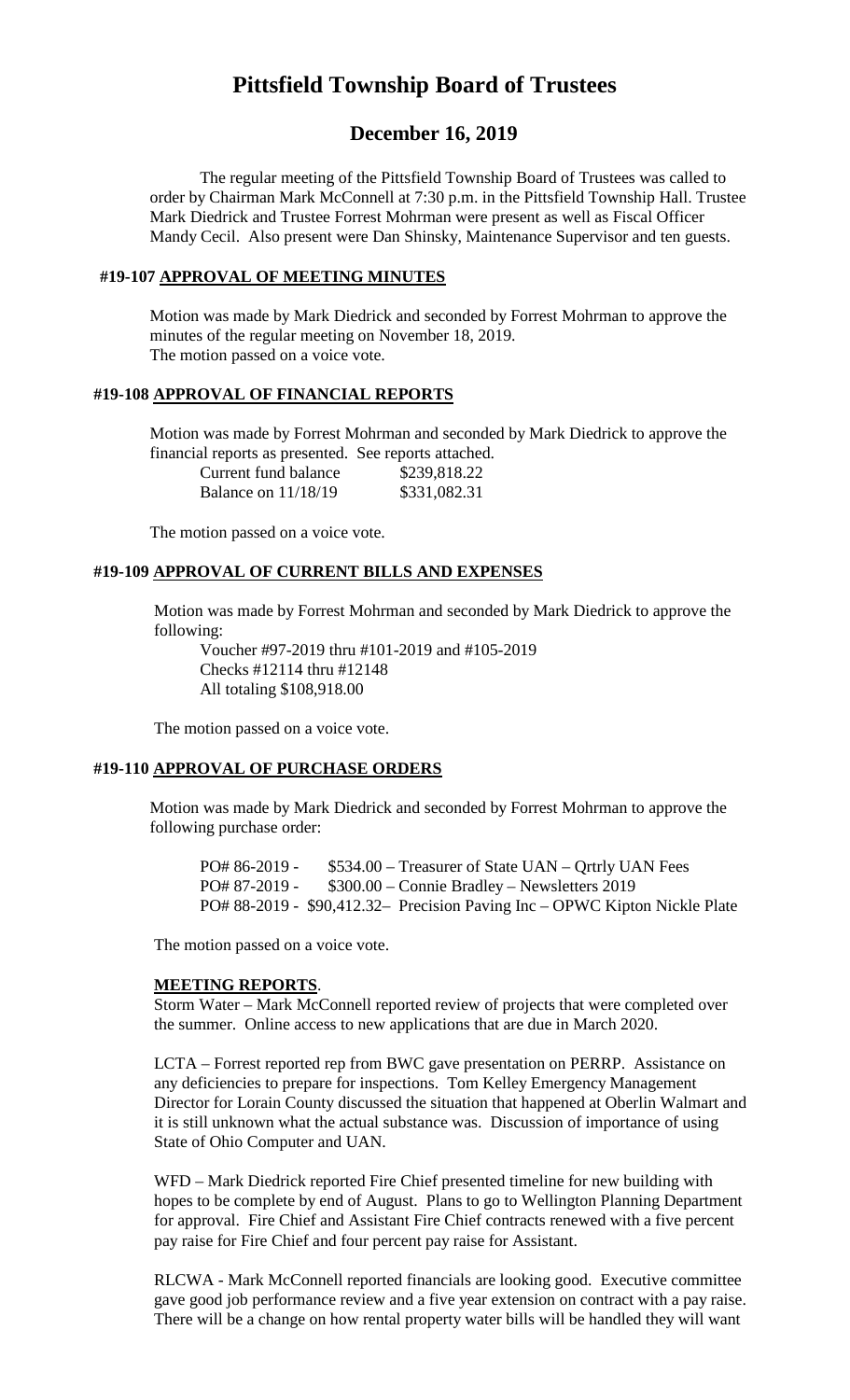the land owner to start paying the water bills instead of the renter.

CLCAD – Mark McConnell reported will move forward with Mercy with some agreed upon changes to the contract. New Squad scheduled to arrive in February.

#### **OLD BUSINESS –**

## **#19-111 PITTSFIELD TOWNSHIP TRUSTEES APPROVE THE COUNTY COMMISSIONERS TO REACTIVATE THE PETITION FOR THE BROWN LATERAL PROJECT.**

Motion was made by Mark Diedrick and seconded by Forrest Mohrman to approve the County Commissioners to reactivate the petition for the Brown Lateral Project. The motion passed on a roll call vote.

### **#19-112 APPROVAL TO ACCEPT THE AMOUNTS AND RATES AS DETERMINED BY THE BUDGET COMMISSION AND TO AUTHORIZE THE NECESSARY TAX LEVIES AND TO CERTIFY THEM TO THE COUNTY AUDITOR**

Motion was made by Mark Diedrick and seconded by Forrest Mohrman to accept the amounts and rates as determined by the Budget Commission and to authorize the necessary tax levies and to certify them to the County Auditor. The motion passed on a roll call vote.

## **#19-113 APPROVAL FOR RESOLUTION TO REVISE APPROPRIATIONS FOR 2019 ROAD AND BRIDGE FUND AND OPWC FUND.**

Motion was made by Mark Diedrick and seconded by Forrest Mohrman to approve the resolution to revise appropriations for 2019 Road and Bridge Fund and OPWC Fund. Notification will be made to the County Auditor's Office. The motion passed on a voice vote.

Dumpster day scheduled for March 14, 2020.

Mark McConnell to get more info on NOPEC gas service for residents.

#### **ZONING BUSINESS**

Dan asked Zoning Board to look at solar panels policy and discuss at next meeting.

# **#19-114 APPROVAL TO RE-APPOINT WALT BREDEL TO THE ZONING BOARD FOR ANOTHER TERM AND MARK HESS AS ALTERNATE**

Motion was made by Mark Diedrick and seconded by Forrest Mohrman to re-appoint Walt Bredel to the Zoning Board for another term and Mark Hess as Alternate. The motion passed on a voice vote.

## **#19-115 APPROVAL TO RE-APPOINT WILLIAM FORTHOFER TO THE ZONING APPEALS BOARD ANOTHER TERM AND JEFF EWELL AS ALTERNATE**

Motion was made by Mark Diedrick and seconded by Forrest Mohrman to re-appoint William Forthofer to the Zoning Appeals Board for another term and Jeff Ewell as alternate. The motion passed on a voice vote.

#### **ROAD AND MAINTENANCE**

Dan reported the Whitney Road Bridge estimated completion date is end of August.

#### **TOWNHALL REPORT**

Bids for interior painting and new molding installed came in. Winning bid to Sheryl Hite at price of \$2,580.00.